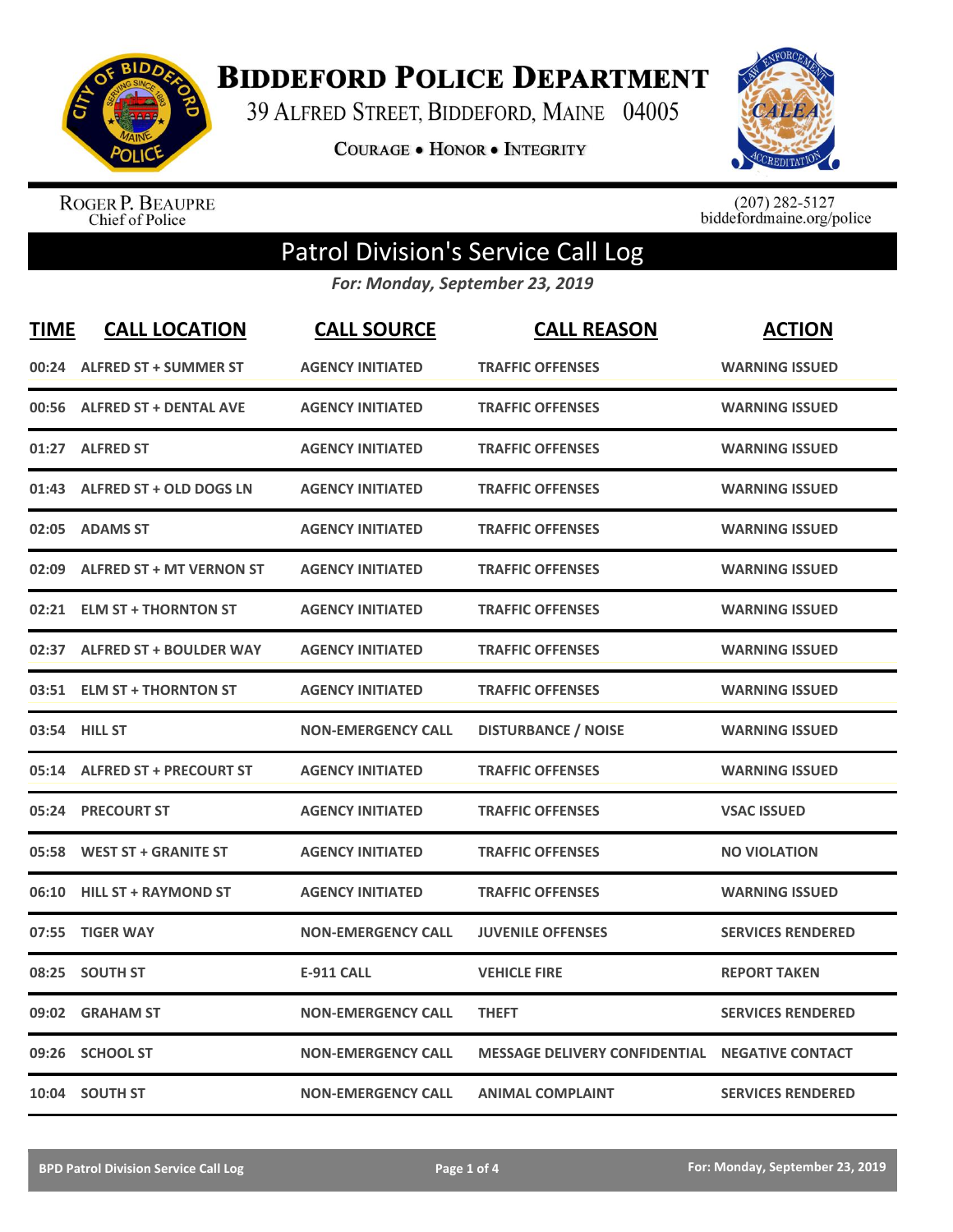| <b>TIME</b> | <b>CALL LOCATION</b>                  | <b>CALL SOURCE</b>                       | <b>CALL REASON</b>                                                | <b>ACTION</b>                |
|-------------|---------------------------------------|------------------------------------------|-------------------------------------------------------------------|------------------------------|
|             | 10:08 OAK ST                          | <b>NON-EMERGENCY CALL</b>                | <b>ANIMAL COMPLAINT</b>                                           | <b>SERVICES RENDERED</b>     |
|             | 10:09 MAINE TPKE                      | <b>E-911 CALL</b>                        | 911 MISUSE                                                        | <b>REFERRED OTHER AGENCY</b> |
|             | <b>10:14 MAIN ST</b>                  | <b>AGENCY INITIATED</b>                  | <b>PARKING COMPLAINT</b>                                          | <b>VEHICLE TOWED</b>         |
|             | 10:31 MAIN ST + ELM ST                | <b>NON-EMERGENCY CALL</b>                | <b>DRUNKENNESS</b>                                                | <b>SERVICES RENDERED</b>     |
|             | 10:56 TIGER WAY                       | <b>NON-EMERGENCY CALL</b>                | <b>HARASSMENT</b>                                                 | <b>REPORT TAKEN</b>          |
|             | 11:12 ALFRED ST                       | <b>NON-EMERGENCY CALL</b>                | <b>DISABLED VEHICLE</b>                                           | <b>SERVICES RENDERED</b>     |
|             | 11:29 GRAHAM ST                       | <b>E-911 CALL</b>                        | 911 MISUSE                                                        | <b>WARNING ISSUED</b>        |
|             | 11:40 WENTWORTH ST                    | <b>WALK-IN AT STATION</b>                | <b>THEFT</b>                                                      | <b>CIVIL COMPLAINT</b>       |
|             | 11:52 ELM ST                          | <b>E-911 CALL</b>                        | <b>ALL OTHER</b>                                                  | <b>SERVICES RENDERED</b>     |
|             | 11:56 ALFRED ST                       | <b>AGENCY INITIATED</b>                  | <b>PAPERWORK</b>                                                  | <b>PAPERWORK SERVED</b>      |
|             | $12:15$ ELM ST + MAIN ST              | <b>AGENCY INITIATED</b>                  | <b>ALL OTHER</b>                                                  | <b>SERVICES RENDERED</b>     |
| 12:35       | <b>MAIN ST</b>                        | <b>AGENCY INITIATED</b>                  | <b>TRAFFIC OFFENSES</b>                                           | <b>WARNING ISSUED</b>        |
|             | 12:35 WEST COLE RD                    | <b>NON-EMERGENCY CALL</b>                | <b>DRUG</b>                                                       | <b>SERVICES RENDERED</b>     |
|             | 12:36 MAIN ST + EMERY ST              | <b>AGENCY INITIATED</b>                  | <b>TRAFFIC OFFENSES</b>                                           | <b>WARNING ISSUED</b>        |
|             | 12:41 STATE ST + CUTTS ST             | <b>AGENCY INITIATED</b>                  | <b>TRAFFIC OFFENSES</b>                                           | <b>VSAC ISSUED</b>           |
|             | 12:57 ALFRED ST                       | <b>NON-EMERGENCY CALL</b>                | <b>COURT ORDERED CHECK IN</b>                                     | <b>SERVICES RENDERED</b>     |
|             | 13:06 MAY ST                          | <b>AGENCY INITIATED TRAFFIC OFFENSES</b> |                                                                   | <b>CITATION ISSUED</b>       |
|             | <b>CHARGE: ATTACHING FALSE PLATES</b> |                                          | OFFENDER: LISA MARIE GALLANT  AGE: 50  RESIDENT OF: BIDDEFORD, ME |                              |
|             | <b>13:12 MAIN ST</b>                  | <b>NON-EMERGENCY CALL</b>                | <b>SUSPICION</b>                                                  | <b>SERVICES RENDERED</b>     |
|             | 13:22 ALFRED ST                       | <b>NON-EMERGENCY CALL</b>                | <b>DISTURBANCE / NOISE</b>                                        | <b>SERVICES RENDERED</b>     |
|             | 13:31 TIGER WAY                       | <b>NON-EMERGENCY CALL</b>                | <b>HARASSMENT</b>                                                 | <b>FIELD INTERVIEW</b>       |
|             | 13:38 SUMMER ST                       | <b>WALK-IN AT STATION</b>                | <b>PAPERWORK</b>                                                  | <b>SERVICES RENDERED</b>     |
|             | 13:44 POOL ST                         | <b>NON-EMERGENCY CALL</b>                | <b>SUSPICION</b>                                                  | <b>GONE ON ARRIVAL</b>       |
|             | 13:59 ALFRED ST                       | <b>WALK-IN AT STATION</b>                | <b>SCAM</b>                                                       | <b>SERVICES RENDERED</b>     |
|             | 14:12 CUTTS ST                        | <b>AGENCY INITIATED</b>                  | <b>PAPERWORK</b>                                                  | <b>NEGATIVE CONTACT</b>      |
|             | 14:41 HILL ST                         | <b>NON-EMERGENCY CALL</b>                | <b>HARASSMENT</b>                                                 | <b>SERVICES RENDERED</b>     |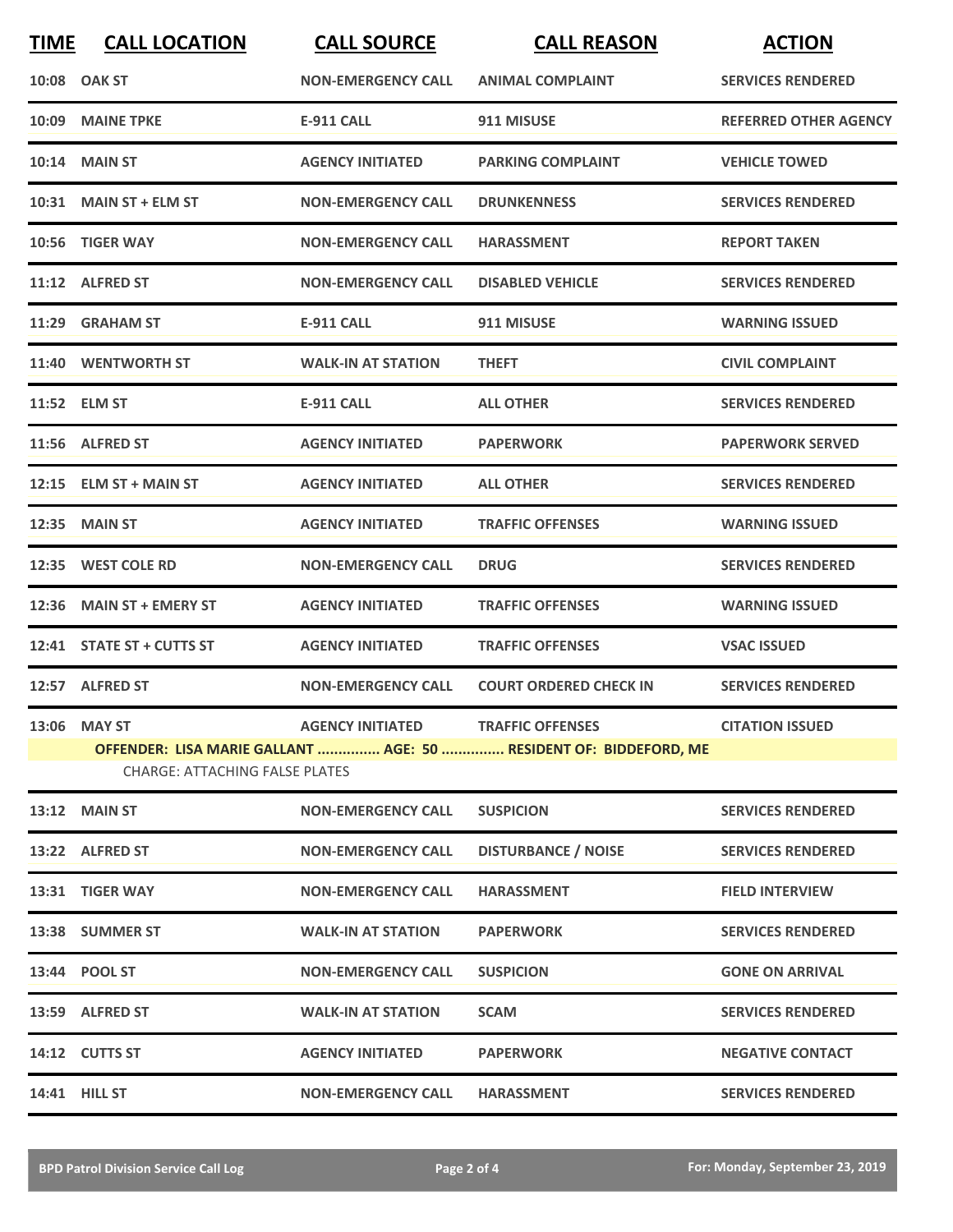| <b>TIME</b> | <b>CALL LOCATION</b>           | <b>CALL SOURCE</b>        | <b>CALL REASON</b>                 | <b>ACTION</b>             |
|-------------|--------------------------------|---------------------------|------------------------------------|---------------------------|
|             | 15:23 LINCOLN ST               | <b>E-911 CALL</b>         | 911 MISUSE                         | <b>NO ACTION REQUIRED</b> |
|             | 15:27 PARKVIEW CT              | <b>E-911 CALL</b>         | <b>ASSIST PD AGENCY</b>            | <b>REPORT TAKEN</b>       |
|             | 15:29 HOOPER ST                | <b>E-911 CALL</b>         | <b>CRIMINAL MISCHIEF</b>           | <b>REPORT TAKEN</b>       |
|             | 15:41 MIDDLE ST                | <b>AGENCY INITIATED</b>   | <b>PRO-ACTIVE DV RESPONSE TEAM</b> | <b>NO VIOLATION</b>       |
|             | <b>15:42 MEDICAL CENTER DR</b> | <b>AGENCY INITIATED</b>   | <b>PRO-ACTIVE DV RESPONSE TEAM</b> | <b>NEGATIVE CONTACT</b>   |
|             | 15:43 ALFRED ST                | <b>WALK-IN AT STATION</b> | <b>ANIMAL COMPLAINT</b>            | <b>SERVICES RENDERED</b>  |
|             | 15:52 ALFRED ST + FRANKLIN ST  | <b>NON-EMERGENCY CALL</b> | <b>VIOL PROTECTION FROM HARASS</b> | <b>REPORT TAKEN</b>       |
|             | 16:03 BIRCH ST + GREEN ST      | <b>AGENCY INITIATED</b>   | <b>TRAFFIC OFFENSES</b>            | <b>NO ACTION REQUIRED</b> |
|             | 16:06 CLIFFORD ST              | <b>E-911 CALL</b>         | 911 MISUSE                         | <b>SERVICES RENDERED</b>  |
|             | 16:28 ALFRED ST                | <b>WALK-IN AT STATION</b> | <b>PAPERWORK</b>                   | <b>PAPERWORK SERVED</b>   |
|             | <b>16:55 WENTWORTH ST</b>      | <b>NON-EMERGENCY CALL</b> | <b>TRESPASSING</b>                 | <b>REPORT TAKEN</b>       |
|             | 17:05 PARKVIEW CT              | <b>NON-EMERGENCY CALL</b> | <b>MESSAGE DELIVERY</b>            | <b>SERVICES RENDERED</b>  |
|             | 17:34 ALFRED ST                | <b>AGENCY INITIATED</b>   | <b>TRAFFIC OFFENSES</b>            | <b>WARNING ISSUED</b>     |
|             | 17:44 BOULDER WAY              | <b>AGENCY INITIATED</b>   | <b>DISABLED VEHICLE</b>            | <b>SERVICES RENDERED</b>  |
|             | 17:51 ALFRED ST                | <b>NON-EMERGENCY CALL</b> | <b>SHOPLIFTING</b>                 | <b>REPORT TAKEN</b>       |
|             | 18:02 WENTWORTH ST + MASON ST  | <b>NON-EMERGENCY CALL</b> | <b>PARKING COMPLAINT</b>           | <b>SERVICES RENDERED</b>  |
|             | 18:40 PLYMOUTH DR              | <b>E-911 CALL</b>         | 911 MISUSE                         | <b>SERVICES RENDERED</b>  |
|             | 18:46 ALFRED ST                | <b>NON-EMERGENCY CALL</b> | <b>DISABLED VEHICLE</b>            | <b>NO ACTION REQUIRED</b> |
|             | <b>18:52 WENTWORTH ST</b>      | <b>AGENCY INITIATED</b>   | <b>ARTICLES LOST/FOUND</b>         | <b>REPORT TAKEN</b>       |
|             | 19:13 ELM ST                   | <b>AGENCY INITIATED</b>   | <b>TRAFFIC OFFENSES</b>            | <b>WARNING ISSUED</b>     |
|             | 19:16 SUMMER ST                | <b>AGENCY INITIATED</b>   | <b>PAPERWORK</b>                   | <b>PAPERWORK SERVED</b>   |
|             | 19:32 ALFRED ST                | <b>NON-EMERGENCY CALL</b> | <b>COURT ORDERED CHECK IN</b>      | <b>SERVICES RENDERED</b>  |
|             | 19:33 SUMMER ST                | <b>NON-EMERGENCY CALL</b> | <b>VIOL PROTECTION FROM HARASS</b> | <b>UNFOUNDED</b>          |
|             | 19:58 FOSS ST                  | <b>NON-EMERGENCY CALL</b> | <b>CRIM THREAT / TERRORIZING</b>   | <b>SERVICES RENDERED</b>  |
|             | 21:03 WENTWORTH ST             | <b>NON-EMERGENCY CALL</b> | <b>DISTURBANCE / NOISE</b>         | <b>SERVICES RENDERED</b>  |
|             | 21:26 CENTER ST + JEFFERSON ST | <b>E-911 CALL</b>         | <b>SUSPICION</b>                   | <b>NEGATIVE CONTACT</b>   |